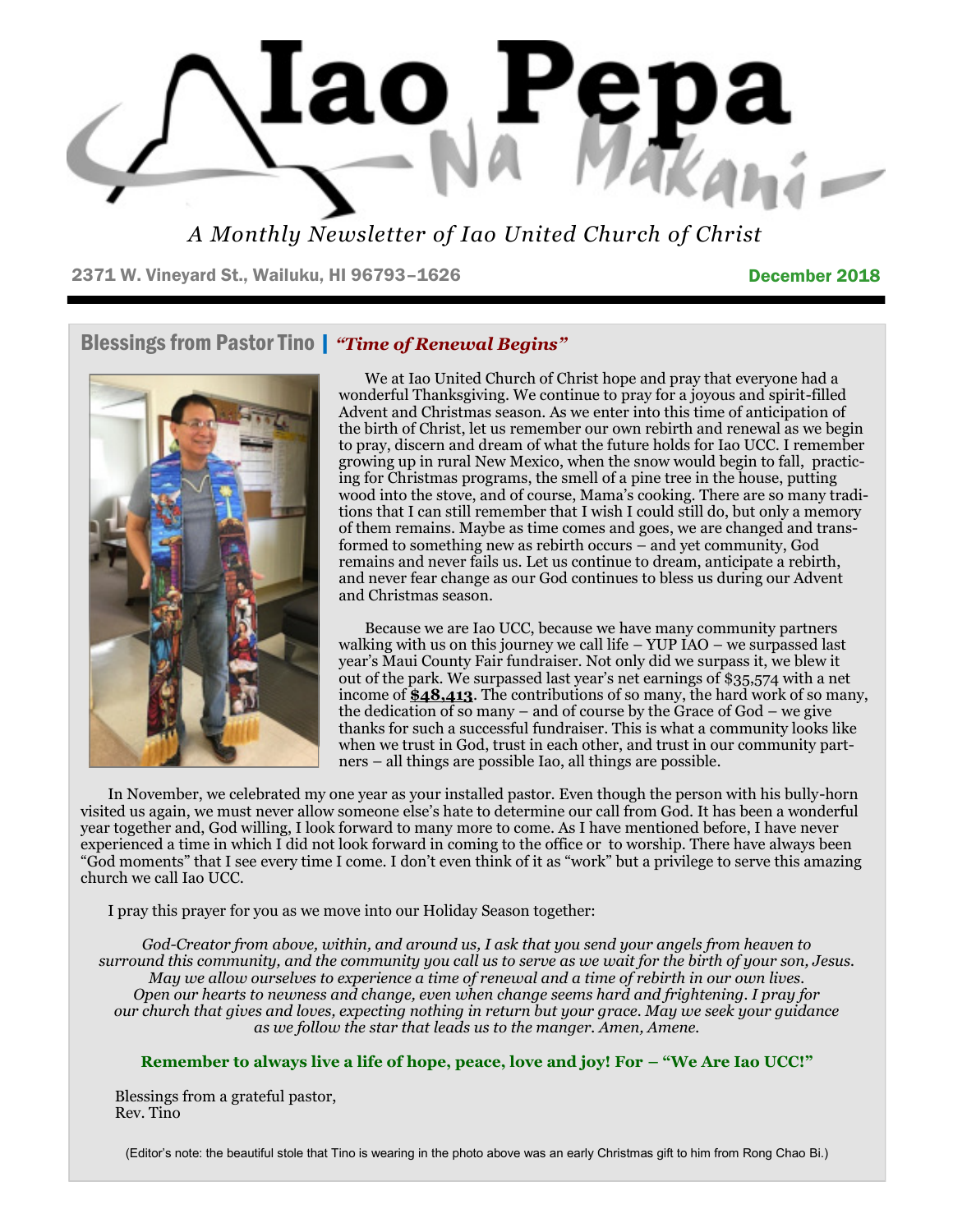#### *December Lectionary*

#### **Dec. 2 1 st Sunday of Advent**

 Jeremiah 33:14-16 Psalm 25:1-10 1 Thessalonians 3:9-13  **Luke 21:25-36** *Sign of Things to Come*

#### **Dec. 9 2nd Sunday of Advent**

 Malachi 3:1-4 Luke 1:68-79 Philippians 1:3-11  **Luke 3:1-6** *Make Ready*

#### **Dec. 16 3rd Sunday of Advent**

 Zephaniah 3:14-20 Isaiah 12:2-6 Philippians 4:4-7  **Luke 3:7-18** *Look Forward*

#### **Dec. 23 4th Sunday of Advent**

 Micah 5:2-5a Psalm 80:1-7 Hebrews 10:5-10  **Luke 1:39-45 (46-55)** *Moving With Mary's Song*

#### **Dec. 30 5th Sunday of Advent**

 1 Samuel 2:18-20, 26 Psalm 148 Colossians 3:12-17  **Luke 2:41-52**

*Who Is This Child?*

The lesson in **bold** is the focus of both the message of the day and any Sunday School lesson; and the italicized title is the theme for the Sunday service.  $\bullet$ 



*Shannon Furomoto and Jaime Ribao organized a homeless meal project on Thanksgiving Day, bringing bags of food to homeless folks in central Maui.*



*Chruch members in The Maui News: Warren Orikasa and his family made the front page on Sunday, Dec. 2nd, for their work in helping restore and upgrade the floor at the Nisei Veterans Memorial Center in Kahului.* 

#### Dec. Worship Responsibilities\*

Readers *Anela Awai-Stewart & Gail Ideue* 

#### December 2

Greeter: *Timothy Stewart* Head Usher: *Daniel Kamidoi*  Usher: *Katherine Hashiro* Hostess: *Heide Israel* Aloha Hour: *Jane Akitake & Betsy Scheller* 

### December 9

Aloha Hour: *Mike Takamatsu & Joy Yamane* 

#### December 16

Aloha Hour: *Jan Saiki & Jane Tesoro* 

#### December 23

Aloha Hour: *Jane Akitake & Anne Hill* 

December 30 Aloha Hour:

*Maui Kosrae Etawi* 

*\* ( same greeter, ushers and hostess for the whole month )* 

#### *December Birthdays*

- 12.01 Alice Inouye
- 12.03 Timothy Stewart
- 12.05 Betsy Scheller
- 12.06 Maylani Hadley
- 12.07 Jane Akitake
- 12.08 Lynn Krieg
- 12.10 Vida Falan
- 12.11 Mark Mayeda
- 12.12 Karen Moody
- 12.18 Barbara Wimberley
- 12.20 Robynne Klein Jaymina Bathin
- 12.21 Johnalyne Yinmed
- 12.25 Wallace Yanagi
- 12.26 Gloria Nakama



*Our monthly Support Group Visitation squad (Jane Tesoro, Joy Yamane, Lee Murakami, Lynette Shiroma), made a special trip to Kihei to see Joyce Romero, who is now residing in Kalama Heights there.*

# **Aloha Hour Supplies**

*For Aloha Hour, the Buildings and Grounds Team will have a plastic tub set up with supplies used. There will be supplies such as plates, cups, utensils, and napkins. This plastic tub will be located in Fujitomo Hall.* 

*On Sundays, Aloha Hour hosts/hostesses are asked to bring the tub down from Fujitomo Hall and returned to the same location after. Please list on the tub any items needing re-stocking and the Team will make every effort to keep up with the inventory.*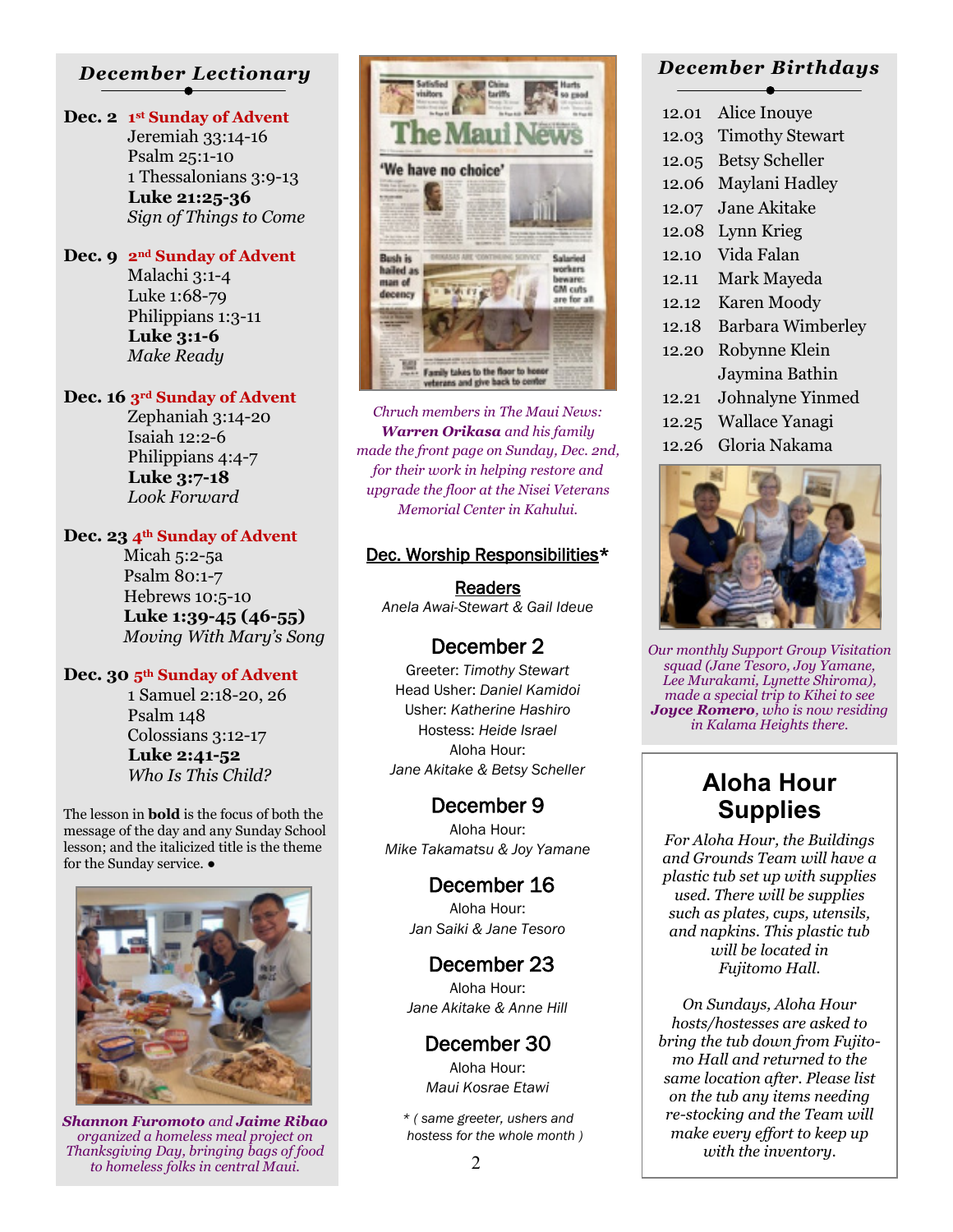#### **Tim's** *Mana'o* **| Moderator's Notes**



*Season's Greetings,* everyone!

The time to be jolly is officially upon us. I can't believe that this is the last month in 2018. This is a time to reflect on the year as well as a time to look forward to next year. As a church, we've done a lot and made great progress within the congregation as well as our community.

Both Advent and Christmas focus on the past as well as the future. In the past we tend to focus on the coming of Jesus as an infant born into poverty in Bethlehem. In the future we tend to focus on the coming of Christ in glory for humankind. This past and future perspective is reflected in the Scriptures.

A good memory that comes to mind is from a Charlie Brown Christmas: "An angel of the Lord appeared to them, and the glory of the Lord shone around them, and they were terrified. But the angel said to them, 'Do not be afraid. I bring you good news that will cause great joy for all the people. Today in the town of David a Savior has been born to you; he is the Messiah, the Lord.'" Luke 2: 9-11

I hope we can begin Advent with a call to vigilance. Being vigilant means being prepared. We should not be caught off guard. Imagine if Christmas morning came and we woke up suddenly realizing that we forgot to prepare! Imagine if we had no gifts, no food purchased and no plans were made.

Advent Reflections: What does the word "hope" mean to you? What has God been doing in your life this year? What do you hope God will do over this Christmas season?

Happy Holidays, Timothy Stewart, Moderator

#### Upcoming Noteworthy Events

**Sunday, December 2 Worshiping Community** 11 a.m. (Fujitomo Hall)

**Sunday, December 9 Stewarding Community** 11 a.m. (Fujitomo Hall)

**Wednesday, December 12 Finance Community** 5:30 p.m. (Fujitomo Hall)

#### **Friday, December 14 Iao Preschool Christmas Program**

6 p.m. (Church Sanctuary)

**Friday, December 21** 

**Ladies' Lunch Bunch** 11 a.m. (Sanctuary)

**Friday, December 21 Blue Christmas Service** 6 p.m. (Church Sanctuary)

#### **Congregational Meeting**

**(Approval of 2019 Budget)**  *Please mark your calendars for this Congregational Meeting scheduled on* 

#### *Sunday, December 23, 2018*

*(taking place right after that morning's worship service)*

**Monday, December 24 Christmas Eve Service** 7 p.m. (Church Sanctuary)

**Tuesday, December 25 Maui Kosrae Etawi Christmas Day Celebration** All Day (Church Sanctuary)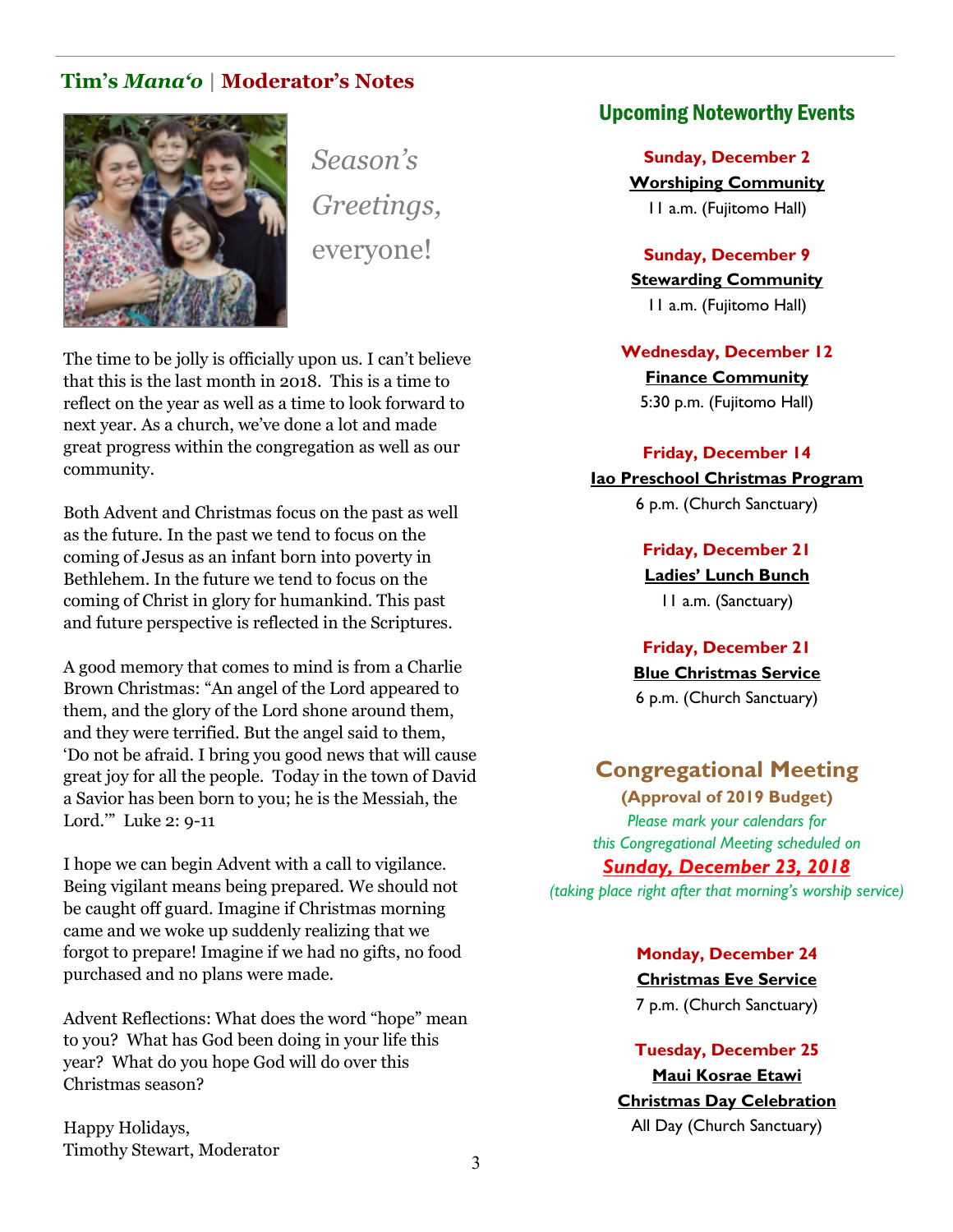*Is there something or someone—missing from your experience of Christmas?*

*Is your heart somehow not into the frivolity and gaiety of the season? Have you recently suffered loss of one kind or another… and find it impossible to enjoy this festive time of year?*

*Do you wish to have a quiet, more reflective service as a way to experience Christmas?*

#### *If so, Iao UCC's Blue Christmas service may be for you.*

*Please come, and bring a friend or family member you know who would appreciate such a service and light a candle for your loss.*



Come and welcome the Christ-Child on...

# *Blue Christmas*

...at *Iao United Church of Christ*

**6:00 p.m. Friday, Dec. 21st Winter Solstice** *(the longest night of the year)*



### Save the date! Iao Preschool Christmas Program 6:30 p.m. Friday, Dec. 14, 2018

The children will perform 'live on stage,' there will be a slide show (starring the Preschool children, of course) and a pupu potluck afterwards.



Come join us at Iao UCC's Christmas Eve Service 7 p.m. Monday, Dec. 24, 2018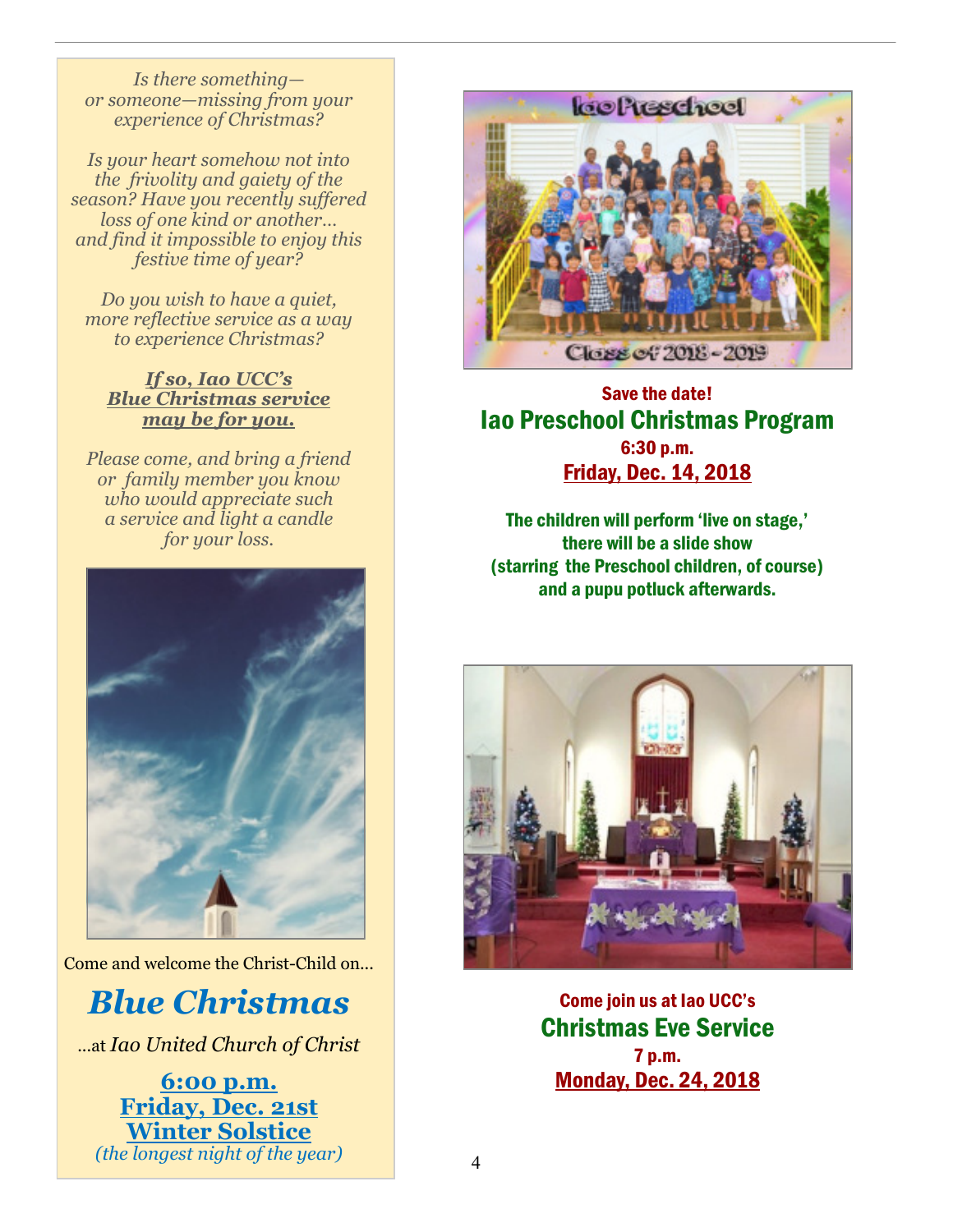Kahu Wayne Higa's Sermon (Guest Steward, Consecration Sunday — Sun., November 4)

#### **Mana'o** *Imagine*

Psalm 127:1

*Inā 'a'ole 'o Iēhova e kūkulu i ka hale, Ho'oikaika makehewa ka po'e nāna e kūkulu: Inā 'a'ole 'o Iēhova e mālama i ke kūlanakauhale, Makehewa ka maka'ala 'ana o ka po'e mālama.* Unless God builds the house, those who build it labor in vain.

Most of our readings have widows in them this week. Widows symbolize poverty and suffering. Contextually it was unfortunately a male-dominated society. Also unfortunate was that women and children were not highly regarded. When Jesus said "Bless the little children" it wasn't so much about their innocence. It was a statement saying, "Bless even the lowest of our society." It was about justice for the oppressed.

Naomi and Ruth also suffered and in the suffering they learned to care, to love one another, as he calls us to also love one another. Naomi and Ruth had suffered and yet they were able to take their eyes off of their own suffering and each gave what little they had for the other. In their giving they were blessed.

Can you imagine Naomi left her home a place and culture that she knew and was familiar with only to lose her husband Elimalech and both her sons Mahlon and Chilion? Ruth was Naomi's daughter-inlaw by one of her sons. Ruth chose to follow Naomi and leave a place and culture she was familiar with.

Boaz was *ohana* to Elimalech Naomi's husband and Ruth's fatherin- law. According to custom Elimalech's ohana had a right of first refusal to all that was Elimalech's. His widow and his daughter-inlaw had no right to Elimalech's property. Instead they were also considered property of Elimalech. Can you imagine? A society and culture that would treat widows in such a way?



But let's also imagine that there were circuit breakers or safety nets for those in need. Ways for those in need to get food. Ways for widows to be taken cared of. They had customs such as gleaning in the fields. When the harvesters were done the less fortunate could go into the fields and collect what was left. Can you imagine that even the custom of a male ohana having dibs on Elimalech's property would save Naomi & Ruth?

#### *Ruth 3:2 - Now here is our kinsman (our ohana) Boaz, with whose young women you have been working*.

Naomi reminded Ruth that Boaz was their family *goel*. The *goel,* sometimes translated *kinsman-redeemer,* had a specifically defined role in Israel's family life. The goel had *kuleana*, a responsibility. The kinsman-redeemer was responsible to buy a fellow Israelite out of slavery. He was responsible to be the "avenger of blood" to make sure the murderer of a family member answered to the crime. He was responsible to buy back family land that had been forfeited. He was responsible to carry on the family name by marrying a childless widow.

Let me share a little bit more about *kuleana*. We define it as responsibility. But this so called responsibility is not the kind of responsibility that becomes a chore. Like as a young boy I had the *kuleana* to take out the trash. Back in the day before trash bags. It also meant I had the *kuleana* to line the trash can with newspaper. It was a chore. *Kuleana* means that everyone participated in the work at hand. Each person does their part and each has a part in the whole. Many hands make light work. We are all parts of the whole.

We too as church have *kuleana*. We too in a sense are *goel* or *ohana/*redeemers as churches and church members to care for those less fortunate, for those that need our *kokua*, our help. How do we do that? How does Iao UCC do that? How do our church associations do that? How does HCUCC do that? What are those things we do as individuals, as a body of individuals, as a People of God do as stewards, caretakers to care for one another? To love one another, *aloha kekahi i kekahi?*

Imagine if we all treated each other as *ohana*. Just imagine if we lived the concept of Aloha. Not just because it is on the calendar of things we do. But because we each have a *kuleana* we each do our part. Imagine... and when we *pau* imagining, we do. Through *kuleana* let's all become doers.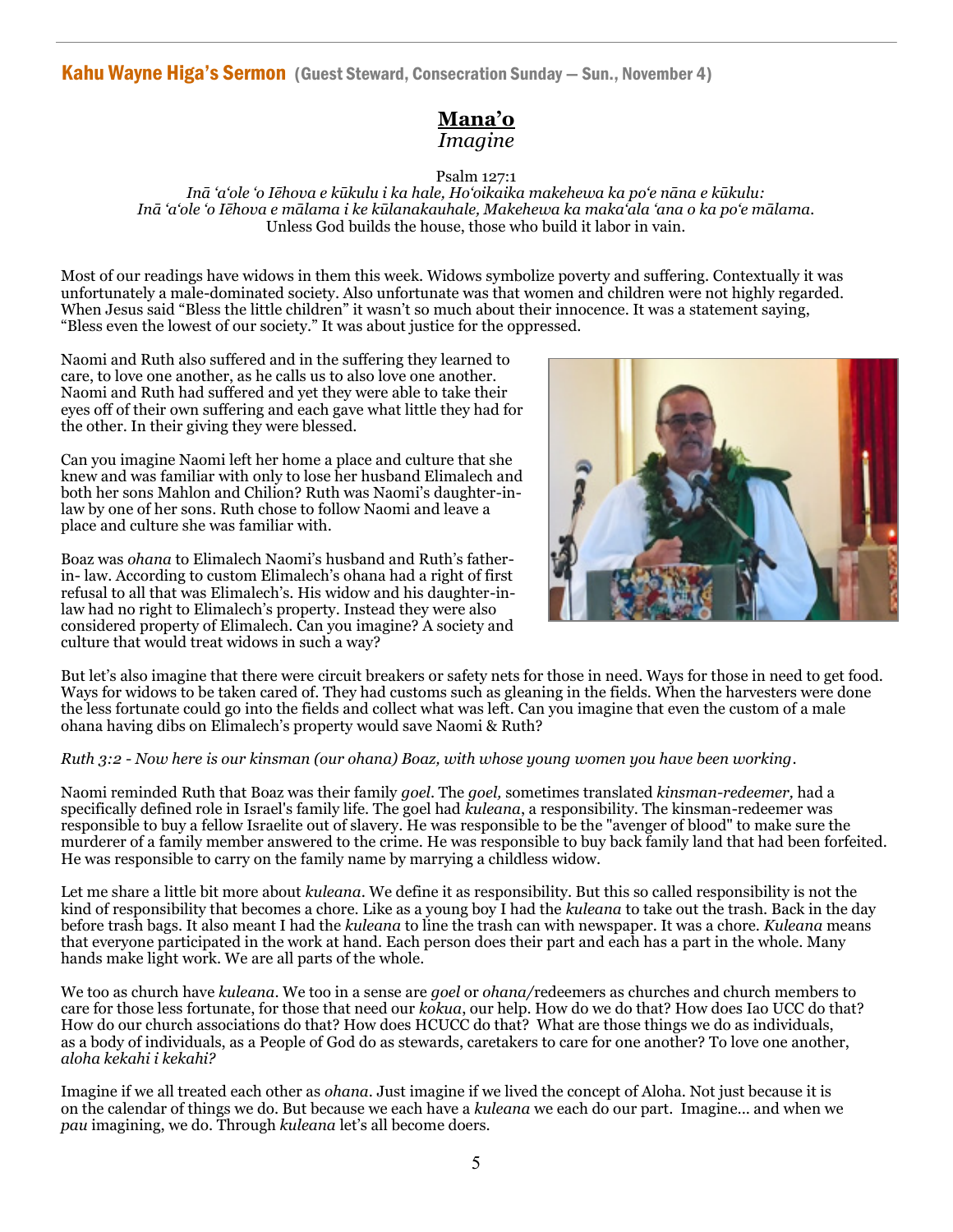#### **Maui Fair 2018**

| <b>Expenses</b> | 7,424.10    |
|-----------------|-------------|
| Gross income    | 55,837.10   |
| NET income      | \$48,413.00 |

#### **Foodland's "Give Aloha" 2018**

| Customer donations     | \$284.10 |
|------------------------|----------|
| Foodland contrib.      | 52.07    |
| Western Union contrib. | 10.12    |
| <b>TOTAL</b> raised    | \$346.19 |

#### **Amazon.com "Smile"**

As of Oct. 2018 \$ 15.64

If you are doing your holiday gift shopping via Amazon.com, for every purchase you make, Amazon will donate a fraction of the amount to the charity of your choice. *Consider making Iao UCC your charity.* This is at NO cost to you. How to do this?

- (1) Simply point your browser to: **smile.amazon.com**
- (2) ...and set "Iao Congregational Church" as your charity of choice. (That was the way it was initially set up, not as 'Iao UCC' or 'Iao United Church.')

That's it! Again, this costs you nothing in addition to the price of the items you are purchasing. *Mahalo!* 

**Iao UCC T-Shirts (Youth Ministry Fundraiser)**

As of Nov. 2018 \$460.00

We have plenty more Iao UCC t-shirts available for purchase at the church office. It's the same one being modeled below by Dennis at the Fair Booth last October. :-) (The darker turquoise shirts worn by Lloyd, Howard and Warren are last year's version.)



# FUNDRAISING: news from this and that... *Photos fr. Church Workday* | October 27























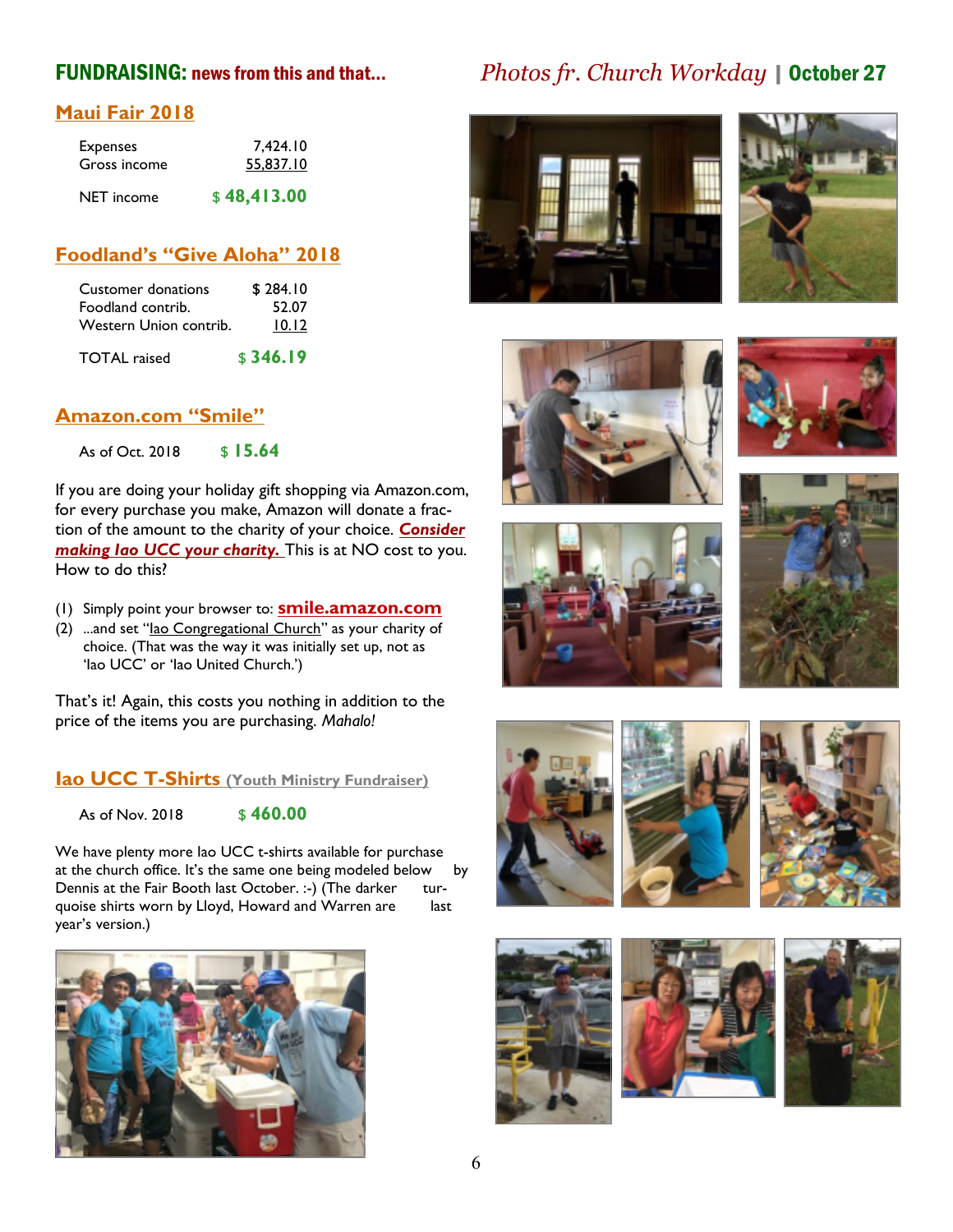# December 2018 Iao United Church of Christ

| <b>Sunday</b>                                                                                                                          | Monday                                                                                                   | <b>Tuesday</b>                                                                                                                                                                                                                                                                                                                                                                        | Wednesday                                                                                                                                     | <b>Thursday</b>                                                                                 | <b>Friday</b>                                                                                                        | <b>Saturday</b>                                                                            |
|----------------------------------------------------------------------------------------------------------------------------------------|----------------------------------------------------------------------------------------------------------|---------------------------------------------------------------------------------------------------------------------------------------------------------------------------------------------------------------------------------------------------------------------------------------------------------------------------------------------------------------------------------------|-----------------------------------------------------------------------------------------------------------------------------------------------|-------------------------------------------------------------------------------------------------|----------------------------------------------------------------------------------------------------------------------|--------------------------------------------------------------------------------------------|
|                                                                                                                                        | 4<br>5 <sub>1</sub><br>12<br>11<br>18<br>19                                                              | Nov 2018<br>S M T W T F S<br>$\overline{7}$<br>9<br>10 <sub>1</sub><br>$\overline{\mathbf{x}}$<br>6<br>13 14 15 16 17<br>20 21 22 23 24<br>25 26 27 28 29 30                                                                                                                                                                                                                          | Jan 2019<br>S M T W T F S<br>$\overline{7}$<br>10 <sup>°</sup><br>9<br>6<br>15 16 17 18 19<br>13 14<br>20 21 22 23 24 25 26<br>27 28 29 30 31 | $\mathbf{H}$<br>12                                                                              |                                                                                                                      | 3:00 PM Maui<br><b>AIDS</b><br>Foundation<br>Event<br>7:30 PM AA<br>(K)<br>(Pastor Tino    |
| 2<br>11:00 AM<br>Worshiping (F)<br>1:00 PM Samoan<br>Methodist (S)<br>5:00 PM Maui<br>Kosrae Etawi (S)                                 | 3<br>2:00 PM -4:00<br><b>PM</b><br>After-school<br>tutoring (K)<br>Pastor's Day<br>Off (Office<br>Open)  | 4                                                                                                                                                                                                                                                                                                                                                                                     | 5<br>$9:15$ AM -10:30<br>AM AI Anon<br>(K)<br>1:30 PM -4:00<br><b>PM</b><br>After-school<br>tutoring (K)                                      | 6<br>6:30 AM -8:15<br>AM Rotary of<br>Maui<br>(Sanctuary)<br>6:15 PM -7:45<br>PM Choir (S)      | 7<br>6:00 PM<br>Kosraen<br>Women's<br>Fellowship (S)                                                                 | 8<br>7:30 PM AA<br>(K)<br><b>Maui Kosrae</b><br>Etawi<br><b>Ordination</b><br><b>Event</b> |
| 9<br>11:00 AM<br><b>Stewarding (F)</b><br>1:00 PM Samoan<br>Methodist (S)<br>5:00 PM Maui<br>Kosrae Etawi (S)                          | 10<br>2:00 PM -4:00<br><b>PM</b><br>After-school<br>tutoring (K)<br>Pastor's Day<br>Off (Office<br>Open) | II<br>Support<br>Group<br><b>Visitations</b>                                                                                                                                                                                                                                                                                                                                          | 12<br>9:15 AM -10:30<br>AM AI Anon (K)<br>1:30 PM -4:00<br>PM After-school<br>tutoring (K)<br>5:30 PM<br><b>FINANCE (F)</b>                   | 13<br>6:30 AM -8:15<br>AM Rotary of<br>Maui<br>(Sanctuary)<br>6:15 PM -7:45<br>PM Choir (S)     | 14<br>6:00 PM lao<br>Preschool<br><b>Christmas</b><br>Program<br>6:00 PM Kosraen<br>Women's<br>Fellowship (S)        | 15<br>7:30 PM AA<br>(K)                                                                    |
| 16<br>1:00 PM<br><b>Samoan</b><br><b>Methodist (S)</b><br>5:00 PM Maui<br><b>Kosrae Etawi</b><br>(S)                                   | 17<br>2:00 PM -4:00<br><b>PM</b><br>After-school<br>tutoring (K)<br>Pastor's Day<br>Off (Office<br>Open) | 18                                                                                                                                                                                                                                                                                                                                                                                    | 19<br>$9:15$ AM -10:30<br>AM AI Anon<br>(K)<br>1:30 PM -4:00<br><b>PM</b><br>After-school<br>tutoring (K)                                     | 20<br>$6:30$ AM $-8:15$<br>AM Rotary of<br>Maui<br>(Sanctuary)<br>6:15 PM -7:45<br>PM Choir (S) | 21<br>11:00 AM<br>Ladies' Lunch<br><b>Bunch</b><br>(Sanctuary)<br>6:00 PM Blue<br><b>Christmas</b><br><b>Service</b> | 22<br>7:30 PM AA<br>(K)                                                                    |
| 23<br>10:30 AM<br>Congregational<br><b>Meeting</b><br>(potluck)<br>1:00 PM Samoan<br>Methodist (S)<br>5:00 PM Maui<br>(osrae Etawi (S) | 24<br>7:00 PM<br><b>Christmas</b><br><b>Eve Service</b><br>Pastor's Day<br>Off (Office<br>Open)          | 25<br><b>Christmas</b><br><b>Maui Kosrae</b><br>Etawi<br><b>Christmas</b><br>Day<br><b>Celebration</b>                                                                                                                                                                                                                                                                                | 26<br>$9:15$ AM -10:30<br>AM AI Anon<br>(K)                                                                                                   | 27<br>$6:30$ AM $-8:15$<br>AM Rotary of<br>Maui<br>(Sanctuary)                                  | 28<br>6:00 PM<br>Kosraen<br>Women's<br>Fellowship (S)<br>(Pastor Tino on Vacation)                                   | 29<br>7:30 PM AA<br>(K)                                                                    |
| 30<br>1:00 PM<br><b>Samoan</b><br><b>Methodist (S)</b><br>5:00 PM Maui                                                                 | 31<br>New Year's Eve<br>(Pastor Tino on Vacation)                                                        | The photo on the back page is of a watercolor painting of the church by <b>NUR GIBSON</b> , one<br>of our neighbors across the way on West Vineyard Street. The original hangs in our church<br>office, generously given to us by Nur. Nur was born and raised in Turkey, and has been<br>living in Maui since the mid-70s, and is known for her portraits and watercolor landscapes. |                                                                                                                                               |                                                                                                 |                                                                                                                      |                                                                                            |